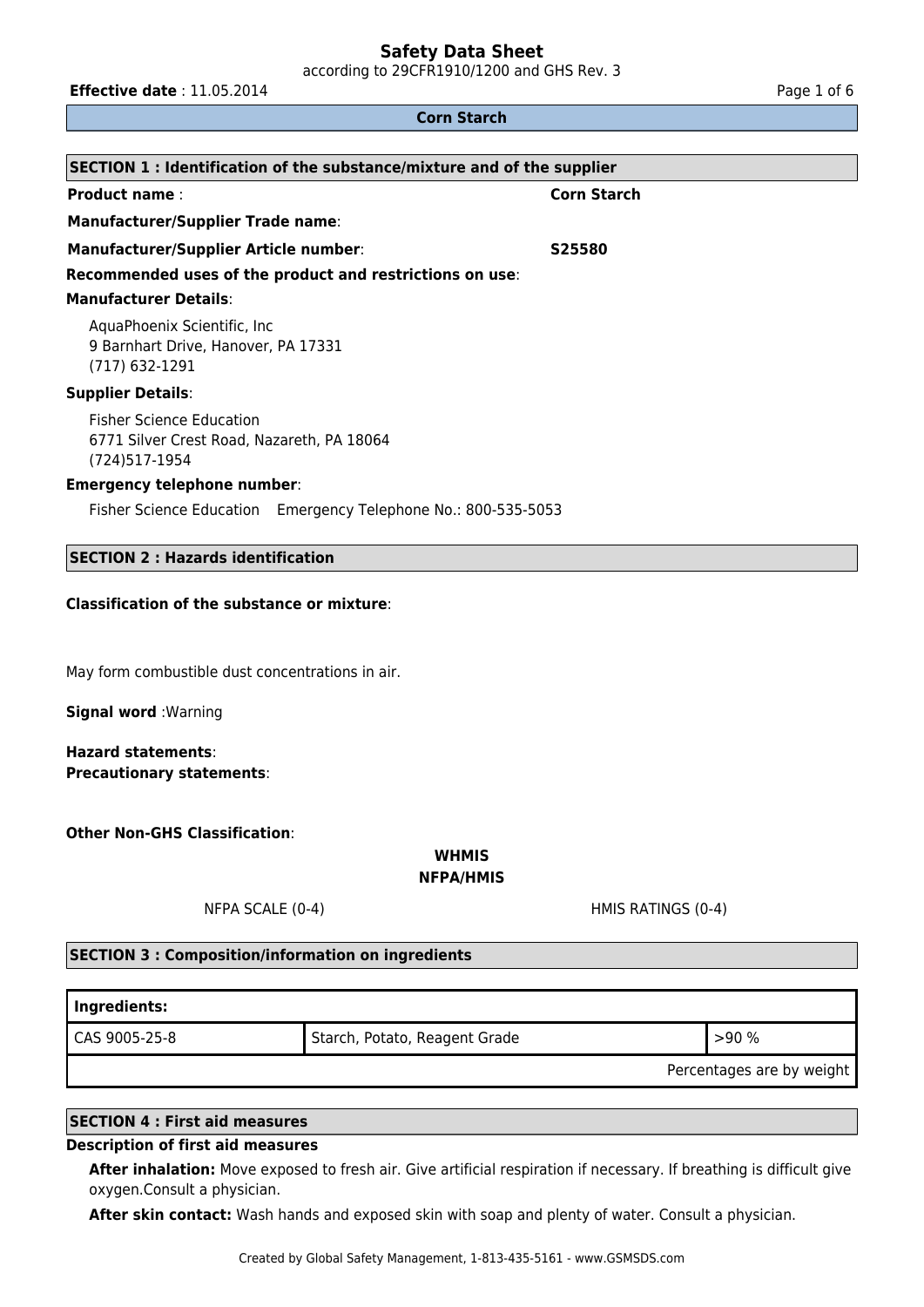according to 29CFR1910/1200 and GHS Rev. 3

**Effective date** : 11.05.2014 **Page 2 of 6 Page 2 of 6 Page 2 of 6** 

#### **Corn Starch**

## **After eye contact:** Flush eyes with water as a precaution.

**After swallowing:** Never give anything by mouth to an unconscious person.Rinse mouth with water.Consult a physician.

## **Most important symptoms and effects, both acute and delayed:**

Irritation.Headache.Shortness of breath.Nausea.;

## **Indication of any immediate medical attention and special treatment needed:**

If seeking medical attention provide SDS document to physician. Physician should treat symptomatically.

## **SECTION 5 : Firefighting measures**

#### **Extinguishing media**

**Suitable extinguishing agents:** Use water, dry chemical, chemical foam, carbon dioxide, or alcohol-resistant foam.Do not inhale gases, fumes, dust, mist, vapor, and aerosols.

## **For safety reasons unsuitable extinguishing agents:**

## **Special hazards arising from the substance or mixture:**

Carbon oxides may be released.

## **Advice for firefighters:**

**Protective equipment:** Wear protective eyeware, gloves, and clothing. Refer to Section 8.

**Additional information (precautions):** Avoid generating dust.

## **SECTION 6 : Accidental release measures**

## **Personal precautions, protective equipment and emergency procedures:**

Ensure adequate ventilation.Ensure that dust-handling systems (exhaust ducts, dust collectors, vessels, and processing equipment) are designed to prevent the escape of dust into the work area.

## **Environmental precautions:**

Prevent from reaching drains, sewer, or waterway. Should not be released into environment.

## **Methods and material for containment and cleaning up:**

Sweep up and containerize for disposal. Avoid generating dust. Always obey local regulations.Sweep up and shovel.Keep in suitable closed containers for disposal.Follow proper disposal methods. Refer to Section 13.

## **Reference to other sections:**

## **SECTION 7 : Handling and storage**

## **Precautions for safe handling:**

Further processing of solid materials may result in the formation of combustible dusts.The potential for combustible dust formation should be taken into consideration before additional processing occurs.Provide appropriate exhaust ventilation at places where dust is formed. For precautions refer to Section 2.

## **Conditions for safe storage, including any incompatibilities:**

Keep container tightly closed in a cool, dry, and well-ventilated area. Store away from incompatible materials. Refer to Sections 5 and 10.

## **SECTION 8 : Exposure controls/personal protection**



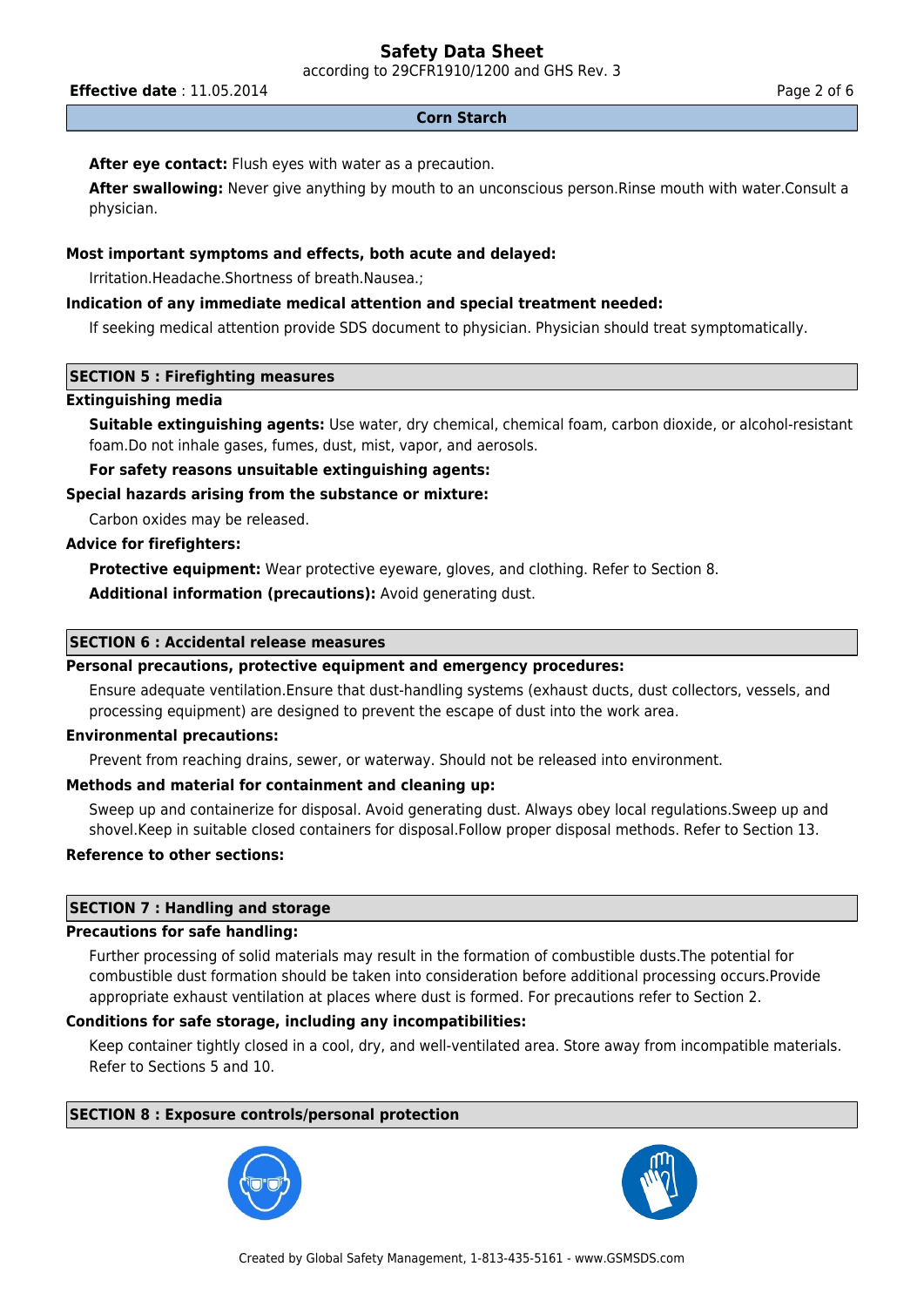according to 29CFR1910/1200 and GHS Rev. 3

**Effective date** : 11.05.2014 **Page 3 of 6 Page 3 of 6 Page 3 of 6 Corn Starch Control Parameters:** 9005-25-8, High-polymeric carbohydrate material, 10 mg/m3 USA. ACGIH Threshold Limit Values (TLV) 9005-25-8, High-polymeric carbohydrate material, 15 mg/m3 USA. Occupational Exposure Limits (OSHA) - Table Z-1 Limits for Air **Contaminants** 9005-25-8, High-polymeric carbohydrate material, 5 mg/m3 USA. Occupational Exposure Limits (OSHA) - Table Z-1 Limits for Air Contaminants 9005-25-8, High-polymeric carbohydrate material, 5 mg/m3 USA. NIOSH Recommended Exposure Limits 9005-25-8, High-polymeric carbohydrate material, 10 mg/m3 USA. NIOSH Recommended Exposure Limits **Appropriate Engineering controls:** Provide exhaust ventilation or other engineering controls to keep the airborne concentrations of vapor and mists below the applicable workplace exposure limits (Occupational Exposure Limits-OELs) indicated above.Emergency eye wash fountains and safety showers should be available in the immediate vicinity of use or handling. **Respiratory protection:** Normal ventilation is adequate.Where risk assessment shows air-purifying respirators are appropriate use a full-face particle respirator type N100 (US) or type P3 (EN 143) respirator cartridges as a backup to engineering controls.When necessary use NIOSH approved breathing equipment. **Protection of skin:** Select glove material impermeable and resistant to the substance. Select glove material based on rates of diffusion and degradation. Dispose of contaminated gloves after use in accordance with applicable laws and good laboratory practices. **Eye protection:** Wear equipment for eye protection tested and approved under appropriate government standards such as NIOSH (US) or EN 166(EU).Safety glasses or goggles. **General hygienic measures:** Perform routine housekeeping to prevent dust generation.Do not eat, drink, smoke, or use personal products when handling chemical substances.Wash hands before breaks and immediately after handling the product.

## **SECTION 9 : Physical and chemical properties**

| <b>Appearance (physical</b><br>state,color): | White solid    | <b>Explosion limit lower:</b><br><b>Explosion limit upper:</b> | Not Available<br>Not Available |
|----------------------------------------------|----------------|----------------------------------------------------------------|--------------------------------|
| Odor:                                        | Not Available  | <b>Vapor pressure:</b>                                         | Not Available                  |
| Odor threshold:                              | Not Available  | Vapor density:                                                 | Not Available                  |
| pH-value:                                    | Not Availablen | <b>Relative density:</b>                                       | Not Available                  |
| <b>Melting/Freezing point:</b>               | Not Available  | Solubilities:                                                  |                                |
| <b>Boiling point/Boiling</b><br>range:       | Not Available  | <b>Partition coefficient (n-</b><br>octanol/water):            | Not Available                  |
| <b>Flash point (closed</b><br>$cup$ ):       | Not Available  | <b>Auto/Self-ignition</b><br>temperature:                      | Not Available                  |
| <b>Evaporation rate:</b>                     | Not Available  | <b>Decomposition</b><br>temperature:                           | Not Available                  |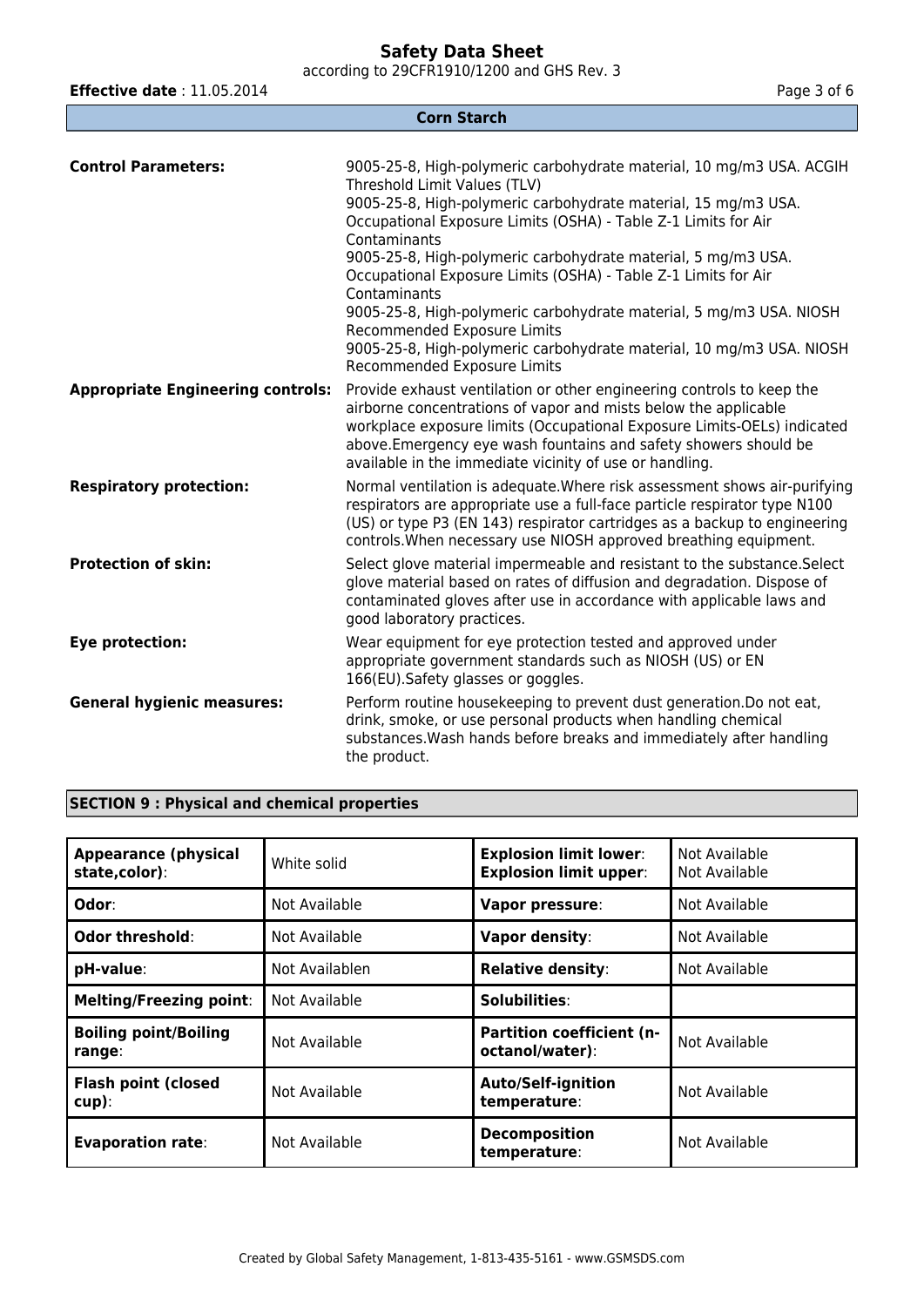according to 29CFR1910/1200 and GHS Rev. 3

**Effective date** : 11.05.2014 **Page 4 of 6 Page 4 of 6 Page 4 of 6** 

## **Corn Starch**

| <b>Flammability</b><br>(solid, gaseous): | May form combustible dust<br>concentrations in air. | Viscosity: | a. Kinematic:Not<br>Available<br>b. Dynamic: Not<br>Available |
|------------------------------------------|-----------------------------------------------------|------------|---------------------------------------------------------------|
| <b>Density: Not Available</b>            |                                                     |            |                                                               |

**SECTION 10 : Stability and reactivity**

**Reactivity:**None under normal processing. **Chemical stability:**Stable under normal conditions. **Possible hazardous reactions: Conditions to avoid:**Dust generation. Incompatible materials. **Incompatible materials:**Strong oxidizing agents. **Hazardous decomposition products:**

## **SECTION 11 : Toxicological information**

| <b>Acute Toxicity:</b>                       |           |                                                    |  |  |
|----------------------------------------------|-----------|----------------------------------------------------|--|--|
| Oral:                                        | 9005-25-8 | LD50 Intraperitoneal - Mouse - 6,600 mg/kg         |  |  |
| Chronic Toxicity: No additional information. |           |                                                    |  |  |
| <b>Corrosion Irritation:</b>                 |           |                                                    |  |  |
| Dermal:                                      | 9005-25-8 | Skin - Human Result: Mild skin irritation - 3<br>h |  |  |
| Sensitization:                               |           | No additional information.                         |  |  |
| <b>Single Target Organ (STOT):</b>           |           | No additional information.                         |  |  |
| <b>Numerical Measures:</b>                   |           | No additional information.                         |  |  |
| Carcinogenicity:                             |           | No additional information.                         |  |  |
| <b>Mutagenicity:</b>                         |           | No additional information.                         |  |  |
| <b>Reproductive Toxicity:</b>                |           | No additional information.                         |  |  |

## **SECTION 12 : Ecological information**

**Ecotoxicity Persistence and degradability**: **Bioaccumulative potential**: **Mobility in soil**: **Other adverse effects**:

#### **SECTION 13 : Disposal considerations**

#### **Waste disposal recommendations**:

Offer surplus and non-recyclable solutions to a licensed disposal company.Contact a licensed professional waste disposal service to dispose of this material.Chemical waste generators must determine whether a discarded chemical is classified as a hazardous waste. Chemical waste generators must also consult local, regional, and national hazardous waste regulations. Ensure complete and accurate classification.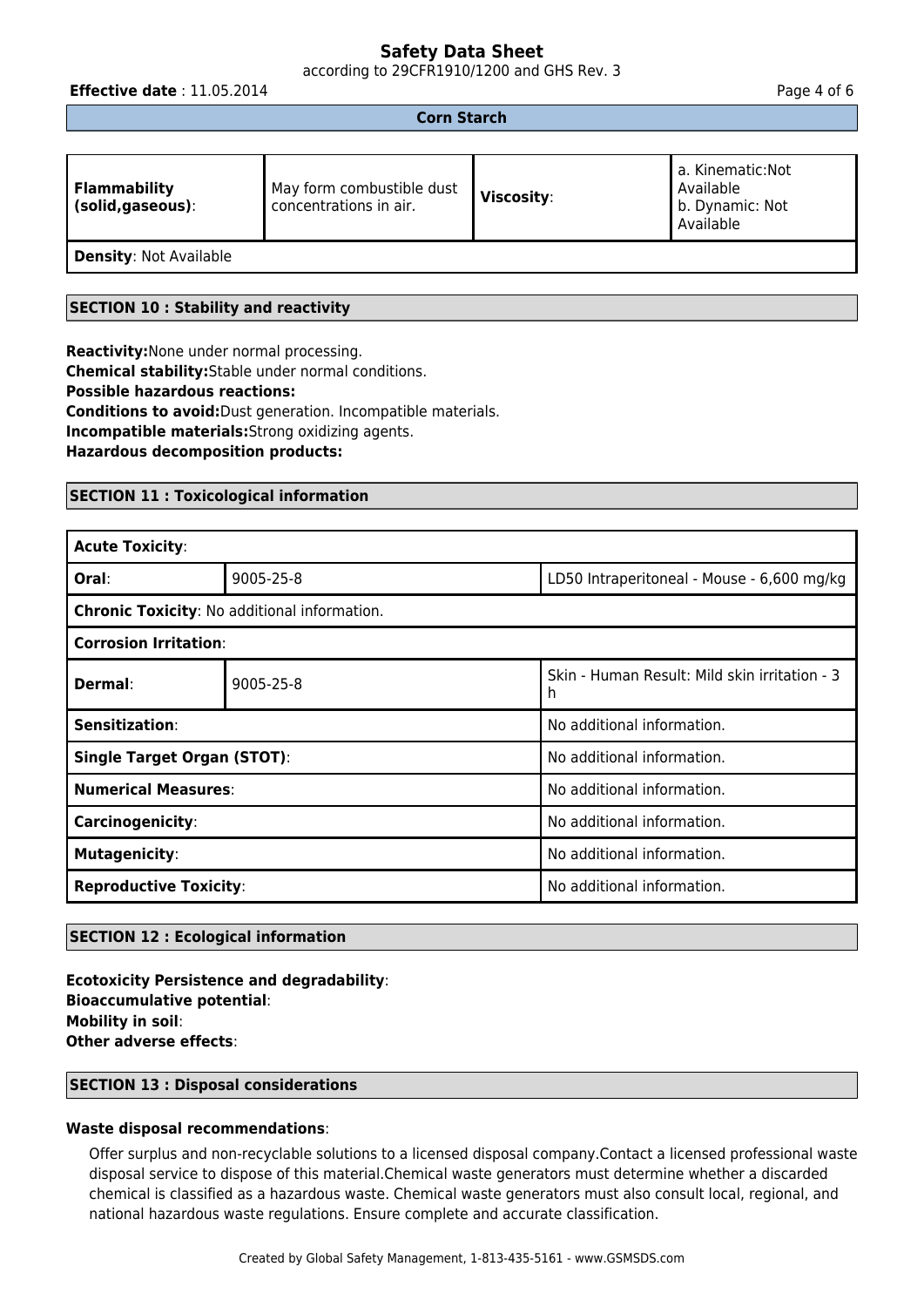according to 29CFR1910/1200 and GHS Rev. 3

**Effective date** : 11.05.2014 **Page 5 of 6** 

#### **Corn Starch**

#### **SECTION 14 : Transport information**

#### **UN-Number**

Not Regulated

**UN proper shipping name** Not Regulated

**Transport hazard class(es) Packing group**:Not Regulated **Environmental hazard**: **Transport in bulk**: **Special precautions for user**:

#### **SECTION 15 : Regulatory information**

#### **United States (USA)**

#### **SARA Section 311/312 (Specific toxic chemical listings)**:

None of the ingredients is listed

#### **SARA Section 313 (Specific toxic chemical listings)**:

None of the ingredients is listed

#### **RCRA (hazardous waste code)**:

None of the ingredients is listed

#### **TSCA (Toxic Substances Control Act)**:

9005-25-8 Not Regulated.

#### **CERCLA (Comprehensive Environmental Response, Compensation, and Liability Act)**:

None of the ingredients is listed

#### **Proposition 65 (California)**:

#### **Chemicals known to cause cancer**:

None of the ingredients is listed

#### **Chemicals known to cause reproductive toxicity for females**:

None of the ingredients is listed

#### **Chemicals known to cause reproductive toxicity for males**:

None of the ingredients is listed

#### **Chemicals known to cause developmental toxicity**:

None of the ingredients is listed

#### **Canada**

#### **Canadian Domestic Substances List (DSL)**:

9005-25-8 Not Regulated.

#### **Canadian NPRI Ingredient Disclosure list (limit 0.1%)**:

None of the ingredients is listed

#### **Canadian NPRI Ingredient Disclosure list (limit 1%)**:

None of the ingredients is listed

#### **SECTION 16 : Other information**